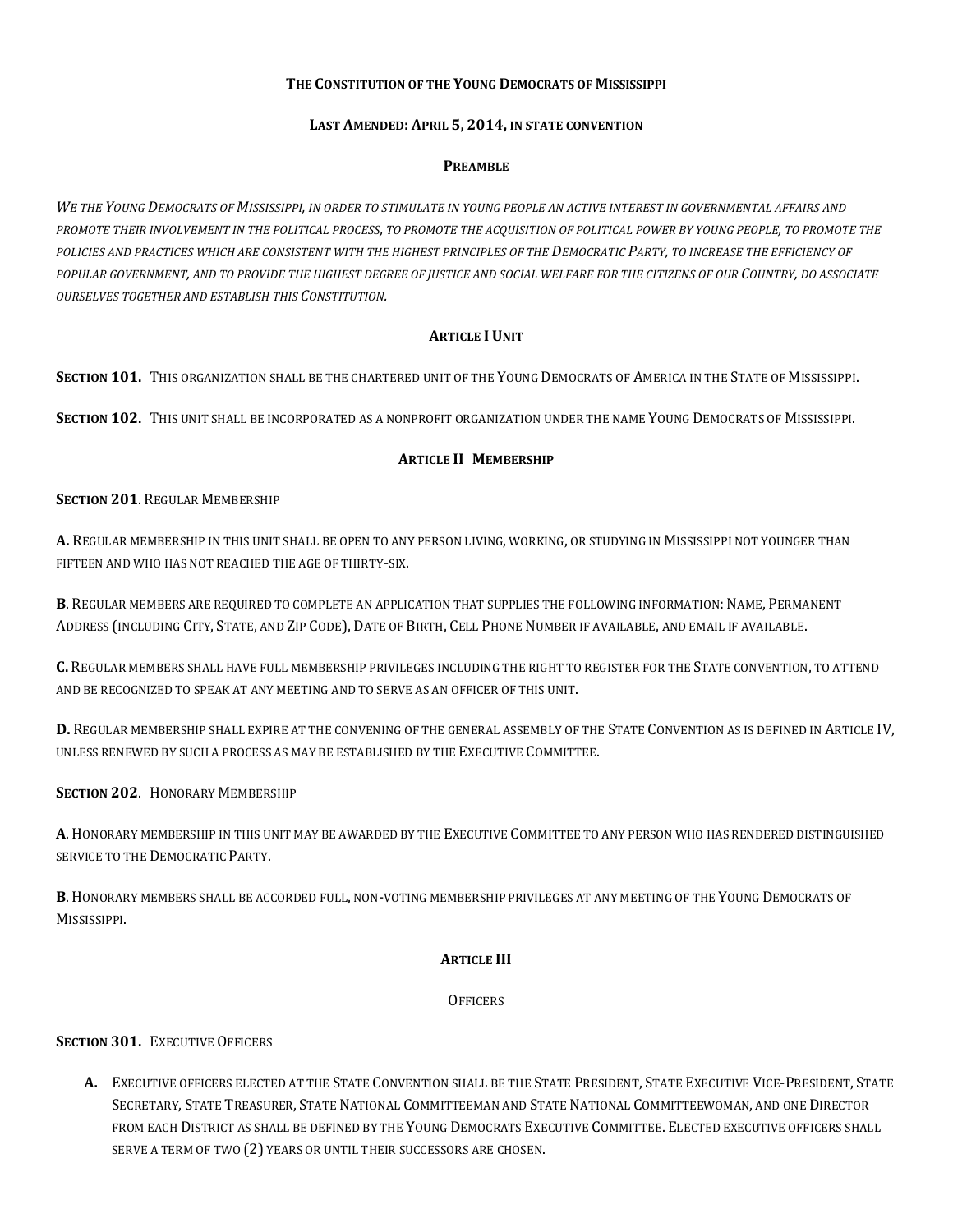- **B.** DUTIES OF THE PRESIDENT SHALL BE:
	- 1. THE STATE PRESIDENT SHALL BE THE CHIEF EXECUTIVE OFFICER OF THE YOUNG DEMOCRATS OF MISSISSIPPI:
	- 2. \* SHALL DIRECT THE IMPLEMENTATION OF POLICIES ADOPTED AND AUTHORIZED BY THE STATE CONVENTION AND EXECUTIVE COMMITTEE:
	- 3. \* SHALL CHAIR MEETINGS OF THE STATE CONVENTION, EXECUTIVE COMMITTEE, AND ADMINISTRATIVE COMMITTEE;
	- 4. \* SHALL REPRESENT THE YOUNG DEMOCRATS OF MISSISSIPPI AT MEETINGS OF THE STATE DEMOCRATIC COMMITTEE AND YOUNG DEMOCRATS OF AMERICA. SHOULD THE PRESIDENT BE UNABLE TO ATTEND ANY MEETING OF THE YOUNG DEMOCRATS OF AMERICA THEN HE MAY DEFER TO THE VICE-PRESIDENT, OR TO ANY AVAILABLE EXECUTIVE OFFICER TO ATTEND IN HIS STEAD WITH HIS PROXY.
	- 5. \* SHALL APPOINT, WITH THE APPROVAL OF THE EXECUTIVE COMMITTEE, SUCH OFFICERS AS MAY BE NECESSARY TO CARRY OUT THE DUTIES OF THIS UNIT AND OFFICERS THAT THIS DOCUMENT REQUIRES THAT THE STATE PRESIDENT APPOINT.
	- 6. \* SHALL APPOINT WITH APPROVAL OF THE EXECUTIVE COMMITTEE, DELEGATES TO THE NATIONAL CONVENTION OF THE YOUNG DEMOCRATS OF AMERICA; AND
	- 7. \* SHALL BE RESPONSIBLE FOR ADMINISTRATIVE COMMITTEE ACTIVITIES TO THE EXECUTIVE COMMITTEE AND STATE CONVENTION;
	- 8. \* SHALL HAVE AUTHORITY TO AUDIT THE EXECUTIVE COMMITTEE'S FINANCIAL RECORDS.
	- 9. \* SHALL APPOINT FINANCE COUNCIL MEMBERS IN ACCORDANCE WITH SECTION 8 SUBSECTION I.
- **C.** STATE EXECUTIVE VICE-PRESIDENT SHALL ASSIST THE PRESIDENT IN THE PERFORMANCE OF THE PRESIDENT'S DUTIES AND SHALL HAVE THE SAME DUTIES OF THE PRESIDENT IN THE ABSENCE OF THE PRESIDENT. THE VICE PRESIDENT SHALL SERVE AS AN EX-OFFICIO MEMBER OF ALL STANDING COMMITTEES AND MAY BE A SIGNATORY ON THE ORGANIZATION'S CHECKING ACCOUNT.
- **D.** STATE SECRETARY SHALL RECORD AND DISTRIBUTE THE MINUTES OF ALL EXECUTIVE COMMITTEE MEETINGS; SHALL NOTIFY THE EXECUTIVE COMMITTEE MEMBERS OF ALL MEETINGS, FORMS, AND FEES; SHALL TURN OVER ALL MONEYS TO THE. STATE SECRETARY; SHALL MAINTAIN AND UPDATE ALL LIST OF MEMBERS, COMPUTER FILES AND RECORDS; AND SHALL SERVE ON THE CREDENTIALS COMMITTEE.
- **E.** STATE TREASURER SHALL BE RESPONSIBLE FOR ALL STATE UNIT FUNDS AND MONEYS; SHALL AT ALL TIMES MAINTAIN AN ORDERLY AND CURRENT FINANCIAL RECORD OF THE UNIT IN ACCORDANCE WITH ALL LAWS AND REGULATIONS; SHALL SIGN ALL AUTHORIZED CHECKS OF THE YOUNG DEMOCRATS OF MISSISSIPPI.
- **F.** STATE NATIONAL COMMITTEEWOMAN AND NATIONAL COMMITTEEMAN SHALL ALONG WITH THE STATE PRESIDENT, ATTEND ALL MEETINGS OF THE NATIONAL COMMITTEE AND SHALL REPRESENT THE STATE UNIT AT APPROPRIATE REGIONAL AND NATIONAL FUNCTIONS.
- **G.** DISTRICT DIRECTORS
	- 1. SHALL CALL AND PRESIDE AT ALL MEETINGS OF THEIR DISTRICT COMMITTEE;
	- 2. SHALL BE RESPONSIBLE FOR ORGANIZING AND COORDINATING ACTIVITIES AT THE LOCAL LEVEL;
	- 3. SHALL RECRUIT NEW MEMBERS;
	- 4. SHALL CHAIR THEIR DISTRICT CAUCUSES AT CONVENTION; AND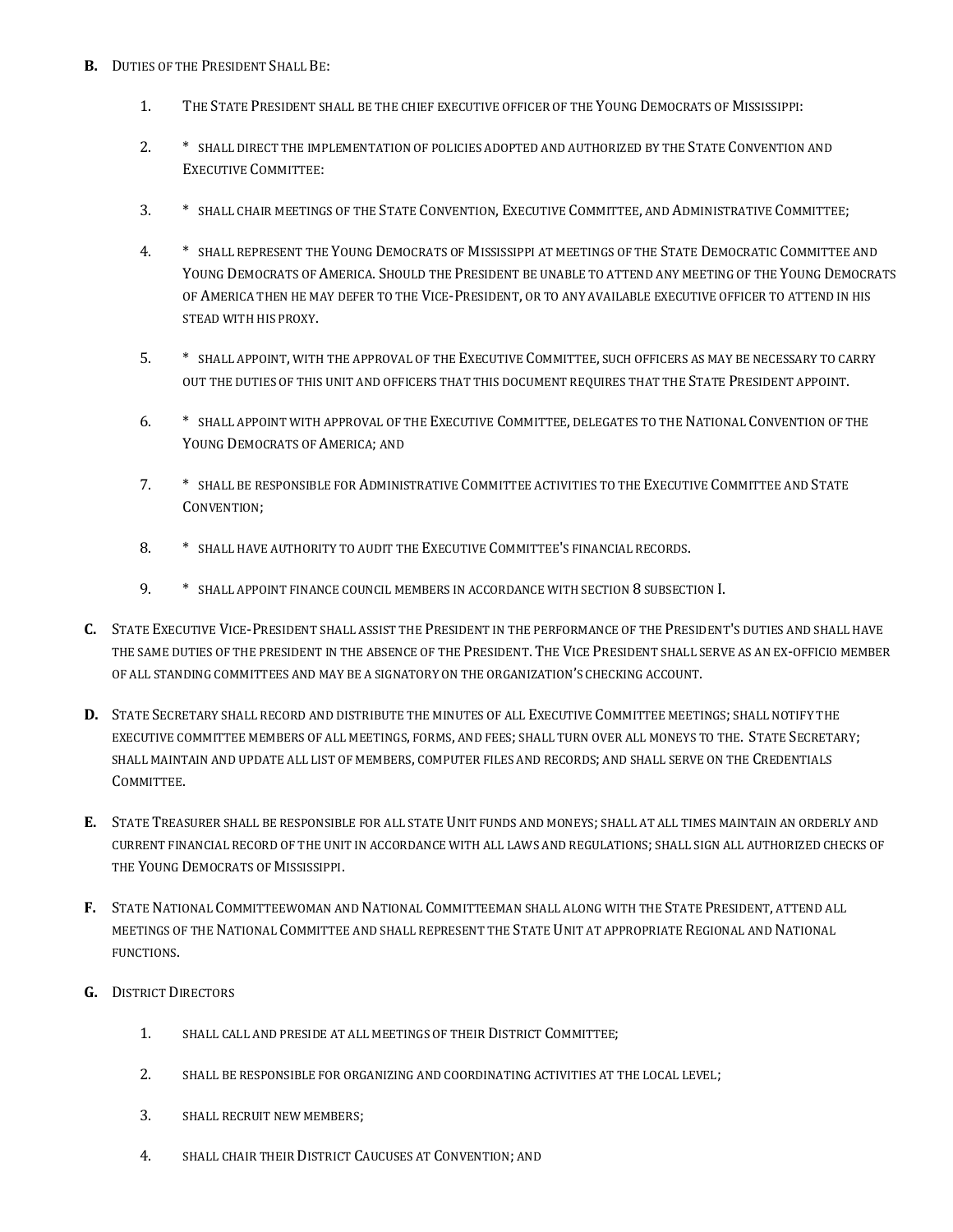5. SHALL APPOINT MEMBERS TO SUB-COMMITTEES TO CARRY-OUT ACTIVITIES IN THEIR DISTRICT.

## **H.** PRESIDENT EMERITUS

THE IMMEDIATE PAST PRESIDENT SHALL BE AN EX OFFICIO NON-VOTING MEMBER OF THE EXECUTIVE COMMITTEE WITH THE EXCEPTION OF IMPEACHMENT.

- **I.** EXECUTIVE OFFICERS SHALL SUBMIT A WRITTEN REPORT OF THEIR ACTIVITIES TO THE EXECUTIVE COMMITTEE AND STATE CONVENTION TO COVER THE PERIOD SINCE THE LAST SUCH REPORT.
- **J.** EXECUTIVE OFFICERS WHO MISS TWO CONSECUTIVE EXECUTIVE COMMITTEE MEETINGS SHALL BE CONSIDERED RESIGNED, UNLESS THEY ARE ABLE TO SHOW CAUSE AT THE NEXT SCHEDULED MEETING OF THE EXECUTIVE COMMITTEE AS TO WHY THEIR EXPULSION SHOULD NOT BE EFFECTUATED. UNDER THIS SUBSECTION, NO EXPULSION SHALL BE EFFECTUATED WITHOUT THE VOTES OF A MAJORITY OF EXECUTIVE COMMITTEE MEMBERS PRESENT AT THAT MEETING.
- **K.** VACANCIES OF ELECTED EXECUTIVE OFFICERS SHALL BE FILLED BY PRESIDENTIAL APPOINTMENT SUBJECT TO CONFIRMATION BY A SIMPLE MAJORITY OF THE EXECUTIVE COMMITTEE. THE APPOINTEE SHALL SERVE THE REMAINDER OF THE UNEXPIRED TERM.
- **L.** EXECUTIVE OFFICERS ARE SUBJECT TO IMPEACHMENT AND REMOVAL FROM OFFICE FOR MISFEASANCE, MALFEASANCE, OR NONFEASANCE OF ASSIGNED DUTIES OR VIOLATION OF ANY LAW OR RULE OF THE YOUNG DEMOCRATS OF AMERICA OR THE DEMOCRATIC PARTY. A TWO-THIRDS (2/3) VOTE OF THE ENTIRE EXECUTIVE COMMITTEE SHALL BE NECESSARY FOR RECALL. UPON PRESENTATION TO THE STATE SECRETARY OF WRITTEN MEMORANDUM SIGNED BY (3) OF THE EXECUTIVE OFFICERS, THE STATE SECRETARY OR ADMINISTRATIVE SECRETARY SHALL NOTIFY ALL EXECUTIVE COMMITTEE MEMBERS OF A SPECIAL HEARING. SUCH HEARING SHALL BE HELD NOT LESS THAN TEN (10) DAYS FROM PRESENTATION TO THE STATE SECRETARY, AND NOT LATER THAN FORTY-FIVE (45) DAYS FROM PRESENTATION. A COPY OF THE MEMORANDUM SHALL BE INCLUDED WITH THE NOTICE TO THE EXECUTIVE COMMITTEE MEMBERS. THE OFFICER CHARGED SHALL BE ENTITLED TO BE HEARD AND TO CALL ANY WITNESSES. THE DECISION OF THE EXECUTIVE COMMITTEE SHALL BE FINAL, AND THE OFFICER CHARGED SHALL BE NOTIFIED IN WRITING OF THE COMMITTEE'S DECISION. IF THE DECISION IS THAT THE OFFICER BE IMPEACHED THEN THAT OFFICER WILL LOOSE ALL RIGHTS TO BE AN OFFICER OF THIS UNIT.
- **M.** THE EXECUTIVE COMMITTEE MAY ESTABLISH A PAC AND FINANCE COUNCIL. THE PRESIDENT SHALL APPOINT MEMBERS OF THE PAC AND FINANCE COUNCIL.

# **SECTION 302. ADMINISTRATIVE OFFICERS**

**A.** ADMINISTRATIVE OFFICERS SHALL BE APPOINTED BY THE PRESIDENT WITHIN THIRTY (30) DAYS OF ELECTION AND CONFIRMED BY A SIMPLE MAJORITY OF THE EXECUTIVE COMMITTEE; SHALL SERVE AT THE WILL AND PLEASURE OF THE STATE PRESIDENT; SHALL SERVE AS VOTING MEMBERS OF THE ADMINISTRATIVE COMMITTEE; AND SHALL SERVE AS EX-OFFICIO AND NON-VOTING MEMBERS OF THE EXECUTIVE COMMITTEE.

**B.** DUTIES OF THE ADMINISTRATIVE OFFICERS SHALL BE:

- 1. GENERAL COUNSEL MUST BE AN ATTORNEY LICENSED TO PRACTICE IN THE STATE OF MISSISSIPPI AND MUST BE ADMITTED TO PRACTICE IN (1) OR MORE OF THE UNITED STATES DISTRICT COURTS OR MUST SECURE SUCH ADMISSION WITHIN THIRTY (30) DAYS FROM THE APPOINTMENT BY THE PRESIDENT. THE GENERAL COUNSEL SHOULD GIVE LEGAL OPINIONS TO THE STATE OFFICERS, ADVISE THE STATE OFFICERS AS TO THEIR DUTIES AND THEIR RESPONSIBILITIES UNDER THE STATE CONSTITUTION AND ANY BY-LAWS, AND REPRESENT THE YOUNG DEMOCRATS OF MISSISSIPPI AS MAYBE REQUIRED TO APPEAR.
- 2. PARLIAMENTARIAN SHALL ASSIST THE MEMBERS AND COMMITTEES IN THEIR COMPLIANCE WITH THE STATE CONSTITUTION AND BY-LAWS; SHALL ASSIST IN THE DRAFTING AND CONSIDERATION OF LEGISLATIVE PROPOSALS; AND SHALL ADVISE THE MEMBERS AND COMMITTEES WITH RESPECT TO MATTERS OF PARLIAMENTARY PROCEDURE BEING GOVERNED BY THE MOST RECENT EDITION OF ROBERT'S RULES OF ORDER.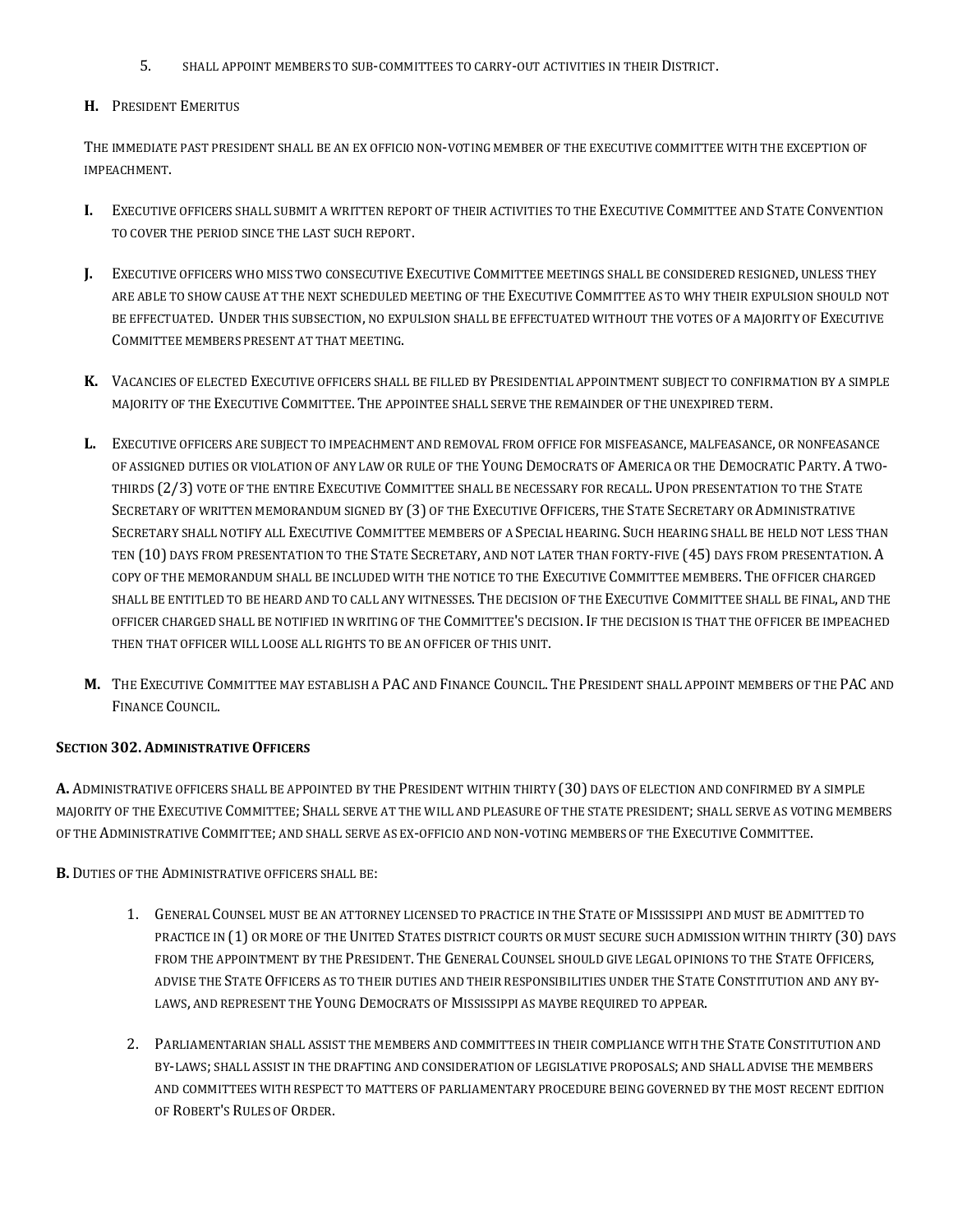- 3. ADMINISTRATIVE SECRETARY SHALL ASSIST THE STATE SECRETARY AND PERFORM OTHER DUTIES AS MAY BE ASSIGNED BY THE STATE PRESIDENT.
- 4. COMMUNICATION COORDINATOR SHALL BE RESPONSIBLE FOR COORDINATING, PRINTING AND MAINTENANCE OF A NEWSLETTER OR WEBSITE WHICH SHALL BE PUBLISHED AS FUNDS ALLOW AND DISTRIBUTED TO ALL SUBSCRIBERS; SHALL ASSIST THE DISTRICT DIRECTORS IN PUBLIC RELATION MATTERS; AND SHALL PERFORM OTHER DUTIES AS MAY BE ASSIGNED BY THE PRESIDENT.
- 5. FINANCE COORDINATOR SHALL BE RESPONSIBLE FOR COORDINATING REVENUE ENHANCEMENT PROJECTS; SHALL ASSIST THE DISTRICT DIRECTORS IN FUND RAISING EVENTS; SHALL PROVIDE INPUT INTO THE BUDGETARY PROCESS; AND SHALL PERFORM OTHER DUTIES AS MAY BE ASSIGNED BY THE PRESIDENT.

# **ARTICLE IV STATE CONVENTION**

**SECTION 401**. THE STATE CONVENTION SHALL BE THE HIGHEST AUTHORITY OF THE YOUNG DEMOCRATS OF MISSISSIPPI, AND SHALL FUNCTION SUBJECT TO PROVISIONS OF THIS CONSTITUTION OR ANY BY-LAWS HEREAFTER ADOPTED UNLESS OTHERWISE .

**SECTION 402.** AN OFFICIAL STATE CONVENTION REGISTRATION CALL SHALL BE SENT TO ALL REGULAR MEMBERS AND HONORARY MEMBERS NOT LESS THAN THIRTY (30) DAYS PRIOR TO THE DATE OF THE STATE CONVENTION.

**SECTION 403**. THE STATE CONVENTION SHALL MEET BIANNUALLY, AT A TIME AND PLACE DETERMINED BY A SIMPLE MAJORITY OF THE EXECUTIVE COMMITTEE OF THE YOUNG DEMOCRATS OF MISSISSIPPI.

**SECTION 404.** AN EXECUTIVE COMMITTEE MEETING SHALL BE HELD NOT LESS THAN (30) DAYS PRIOR TO THE DATE OF THE STATE CONVENTION TO ESTABLISH RULES FOR THE OPERATION AN CONDUCT OF THE STATE CONVENTION AND PREPARE A REPORT TO BE SUBMITTED TO THE GENERAL ASSEMBLY OF THE STATE CONVENTION.

**SECTION 405.** THE STATE PRESIDENT SHALL APPOINT AND HAVE CONFIRMED BY A SIMPLE MAJORITY OF THE EXECUTIVE COMMITTEE A CHAIR AND MAY APPOINT A VICE-CHAIR FOR EACH CONVENTION COMMITTEE NOT LESS THAN (30) DAYS PRIOR TO THE GENERAL ASSEMBLY OF THE STATE CONVENTION.

**SECTION 406**. STATE CONVENTION STANDING COMMITTEES

- A. AT EACH STATE CONVENTION THE FOLLOWING STANDING COMMITTEES SHALL BE ESTABLISHED: CONSTITUTION; CREDENTIALS; AND PLATFORM.
- B. THE DISTRICT DIRECTORS SHALL ASSIGN REGISTERED REGULAR MEMBERS TO STANDING COMMITTEES, PROVIDING PROPORTIONATE REPRESENTATION ON EACH OF THE COMMITTEES.
- C. EACH STANDING COMMITTEE SHALL CONVENE NO MORE THAN ONE DAY PRECEDING THE OPENING GENERAL ASSEMBLY OF THE STATE CONVENTION. A QUORUM IN ANY SUCH COMMITTEE SHALL BE ONE THIRD (1/3) OF THE DELEGATES REGISTERED THE DAY OF THE MEETING.
- D. RESPONSIBILITIES OF STANDING COMMITTEES SHALL BE:
	- 1. CONSTITUTION COMMITTEE SHALL CONDUCT A THOROUGH REVIEW OF THE YOUNG DEMOCRATS OF MISSISSIPPI CONSTITUTION AND ANY BY-LAWS AND PREPARE ANY PROPOSED CHANGES TO BE SUBMITTED TO THE GENERAL ASSEMBLY OF THE STATE CONVENTION. THE COMMITTEE SHOULD CONSIDER ANY PROPOSALS TO REMOVE UNNECESSARY SECTIONS, ADD NEW SECTIONS, TO IMPROVE CLARITY AND STRENGTHEN UNIT ORGANIZATIONAL STRUCTURE.
	- 2. CREDENTIALS COMMITTEE SHALL DETERMINE THE ELIGIBILITY OF REGISTERED MEMBERS AT THE STATE CONVENTION, AND PREPARE A REPORT TO BE SUBMITTED TO THE GENERAL ASSEMBLY OF THE STATE CONVENTION. THE COMMITTEE SHOULD CONSIDER HOW DELEGATES ARE TO BE REGISTERED, WHAT RECORDS MUST BE KEPT, AND HOW VOTING ELIGIBILITY WILL BE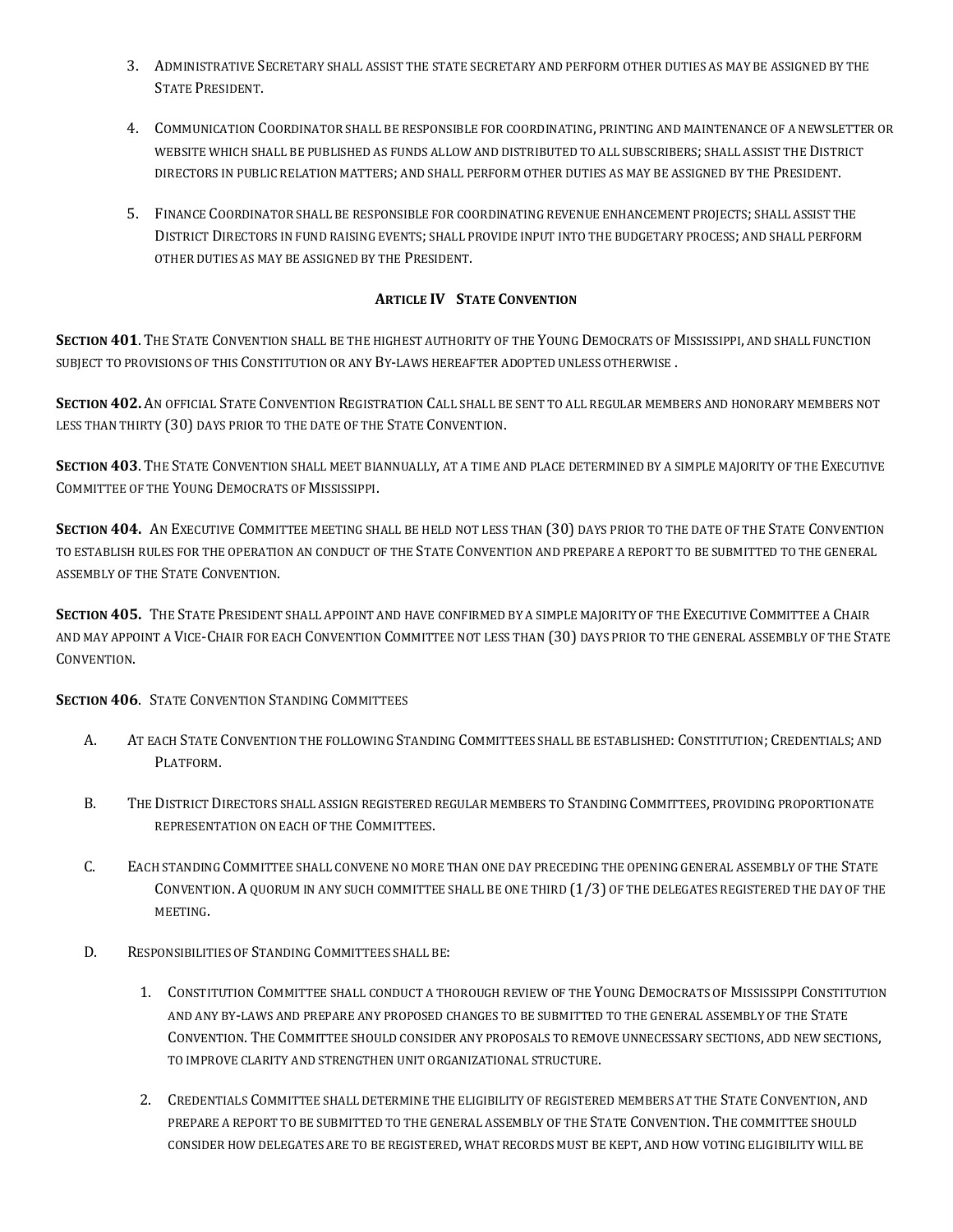DETERMINED. EACH CHARTERED CHAPTER MAY HAVE A MINIMUM OF THREE DELEGATES. ADDITION RULES OF DELEGATE SELECTION WILL BE DETERMINED BY THE EXECUTIVE COMMITTEE."

- 3. PLATFORM COMMITTEE SHALL DEVELOP A COMPREHENSIVE DOCUMENT DESCRIBING THE POSITION OF THE MAJORITY OF THE YOUNG DEMOCRATS OF MISSISSIPPI ON A WIDE VARIETY OF ISSUES AND PREPARE A PLATFORM TO BE SUBMITTED TO THE GENERAL ASSEMBLY OF THE STATE CONVENTION. THE COMMITTEE SHOULD REVIEW THE PREVIOUS PLATFORM AND CONSIDER ANY ISSUE OF IMPORTANCE TO YOUNG PEOPLE.
- 4. THE GENERAL ASSEMBLY OF THE STATE CONVENTION SHALL TAKE ACTION ON THE STANDING COMMITTEE REPORTS OR EXECUTIVE COMMITTEE RECOMMENDATIONS, OR BOTH. ALL ACTION TAKEN SHALL BE FINAL.

**SECTION 407**. ALL REGULAR MEMBERS REGISTERED AT THE STATE CONVENTION SHALL CAUCUS ACCORDING TO THEIR DISTRICT IN WHICH THEY RESIDE, FOR THE PURPOSE OF ELECTING DISTRICT DIRECTORS ACCORDING TO THE RULES PROMULGATED BY THE RULES COMMITTEE.

**SECTION 408**. A QUORUM OF THE GENERAL ASSEMBLY OF THE STATE CONVENTION SHALL BE COMPOSED OF FIFTY (50) PERCENT PLUS ONE OF THOSE REGULAR MEMBERS OFFICIALLY REGISTERED AT THE CONVENING OF THE SAID GENERAL ASSEMBLY OF THE STATE CONVENTION, AS REPORTED BY THE CREDENTIALS COMMITTEE.

**SECTION 409**. PROXY VOTES SHALL NOT BE ALLOWED AT THE STATE CONVENTION.

**SECTION 410**. A SIMPLE MAJORITY OF VOTES CAST SHALL BE REQUIRED TO TAKE ACTION ON ANY COMMITTEE RECOMMENDATIONS OR ELECTION OF OFFICERS. BALLOTING SHALL CONTINUE UNTIL A CANDIDATE RECEIVES A MAJORITY, CONSISTENT WITH THE STATE OF MISSISSIPPI PRIMARY ELECTION PROCESS.

## **ARTICLE V EXECUTIVE COMMITTEE**

**SECTION 501.** THE EXECUTIVE COMMITTEE SHALL BE THE GOVERNING BODY OF THE YOUNG DEMOCRATS OF MISSISSIPPI BETWEEN STATE CONVENTIONS AND SHALL SET UNIT POLICY IN THE FOLLOWING AREAS:

- A. OVERSEE AND APPROVE ALL ACTIVITIES OF THE UNIT;
- B. APPROVE FUNDING AND EXPENDITURES OF ALL UNIT ACTIVITIES, BOTH SPECIFIC AND DISCRETIONARY;
- C. CHARTER ALL COUNTY, COLLEGE, HIGH SCHOOL, DISTRICT, ETC. CHAPTERS
- D. REMOVE STATE OFFICERS FOR JUST CAUSE.

**SECTION 502**. THE EXECUTIVE COMMITTEE SHALL CONSIST OF THE FOLLOWING INDIVIDUALS: ALL EXECUTIVE OFFICERS AS VOTING MEMBERS. THE ALL-ADMINISTRATIVE OFFICERS, AND ANY MEMBER OF THE YOUNG DEMOCRATS OF MISSISSIPPI HOLDING AN OFFICE WITH THE YOUNG DEMOCRATS OF AMERICA SHALL SERVE AS EX-OFFICIO, NON-VOTING MEMBERS. FURTHER PURSUANT TO SECTION 301 (H), THE IMMEDIATE PAST PRESIDENT SHALL SERVE AS A NON-VOTING, EX OFFICIO MEMBER.

**SECTION 503**. THE EXECUTIVE COMMITTEE SHALL MEET AT LEAST QUARTERLY AND UPON THE CALL OF THE PRESIDENT OF THE YOUNG DEMOCRATS OF MISSISSIPPI OR A MAJORITY OF THE EXECUTIVE OFFICERS. NOT LESS THAN TEN (10) DAYS WRITTEN NOTICE OF ANY MEETING SHALL BE PROVIDED TO ALL MEMBERS OF THE EXECUTIVE COMMITTEE. EACH CONGRESSIONAL DISTRICT SHALL HOST AT LEAST ONE EXECUTIVE COMMITTEE MEETING EACH YEAR.

**SECTION 504**. A QUORUM OF THE EXECUTIVE COMMITTEE SHALL CONSIST OF NOT LESS THAN THIRTY- FIVE (35) PERCENT PLUS ONE OF THE VOTING MEMBERS, AND THE STATE SECRETARY SHALL CALL THE ROLL AT THE SCHEDULED BEGINNING OF EACH MEETING.

**A.** ANY MEETING AT WHICH A QUORUM IS NOT PRESENT SHALL BE DEEMED A COMMITTEE-OF- THE-WHOLE.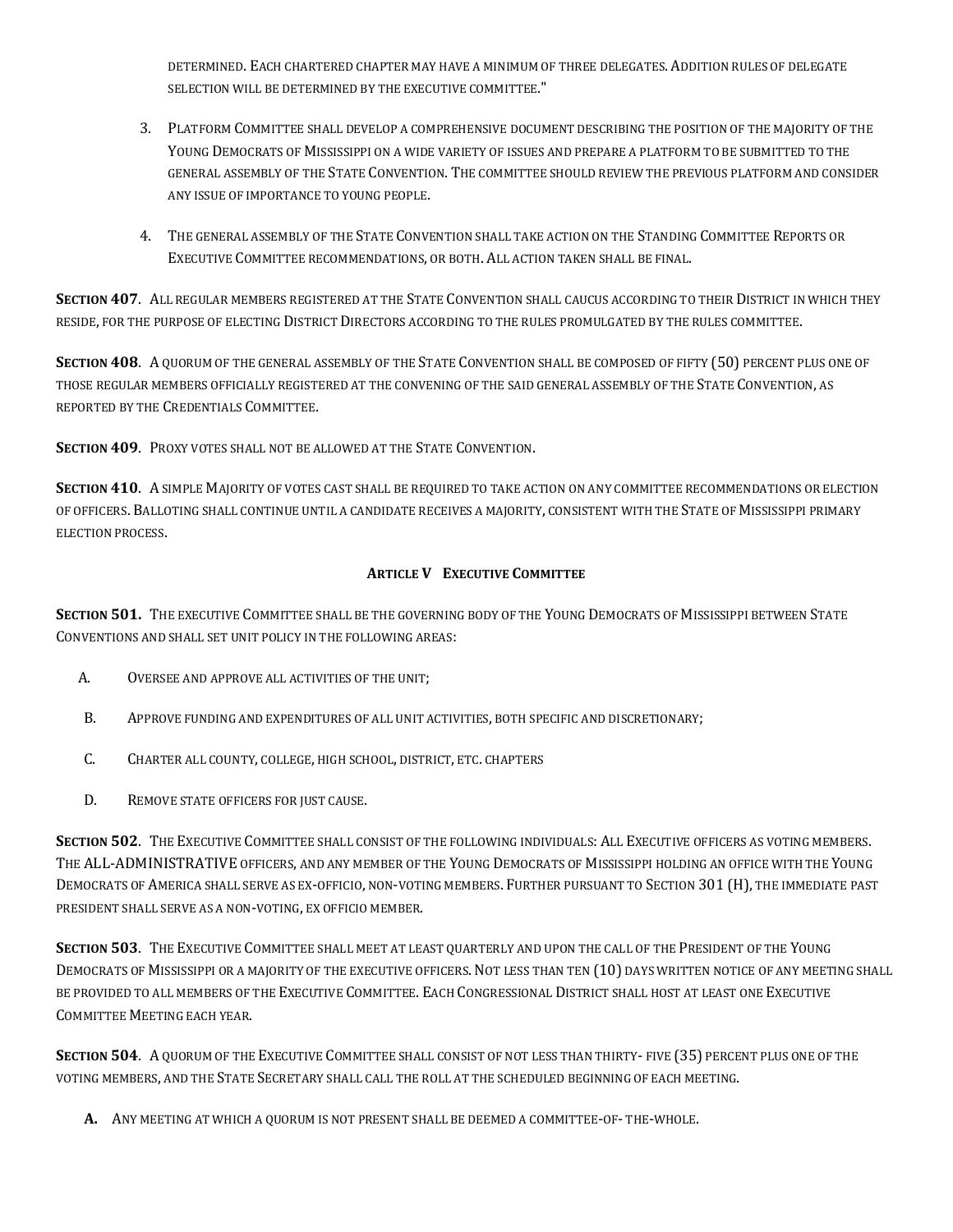**B.** DECISIONS MADE BY THE COMMITTEE-OF-THE-WHOLE SHALL BE NON-BINDING AND SHALL NOT BE IMPLEMENTED UNTIL APPROVED AT THE NEXT OFFICIAL EXECUTIVE COMMITTEE MEETING AT WHICH A QUORUM IS PRESENT. DECISIONS MADE BY A COMMITTEE-OF-THE-WHOLE SHALL BE INCLUDED IN THE NOTICE OF THE NEXT EXECUTIVE COMMITTEE MEETING.

**SECTION 505**. A SIMPLE MAJORITY OF VOTES CAST SHALL BE REQUIRED TO TAKE ACTION ON ANY MATTER BEFORE THE EXECUTIVE COMMITTEE.

### **ARTICLE VI ADMINISTRATIVE COMMITTEE**

**SECTION 601**. THE ADMINISTRATIVE COMMITTEE SHALL CONSTITUTE A PLANNING AND COORDINATING COMMITTEE, WHICH SHALL BE EMPOWERED TO IMPLEMENT YOUNG DEMOCRATS OF MISSISSIPPI POLICY BETWEEN MEETINGS OF THE EXECUTIVE COMMITTEE.

**SECTION 602**. THE ADMINISTRATIVE COMMITTEE SHALL BE COMPRISED OF THE STATE PRESIDENT AND ALL ADMINISTRATIVE OFFICERS. THE STATE PRESIDENT MAY DEFER TO THE VICE-PRESIDENT TO PRESIDE IN HIS STEAD AT ANY PARTICULAR MEETING OR MEETINGS.

**SECTION 603**. THE ADMINISTRATIVE COMMITTEE MEETINGS SHALL BE HELD AT SUCH TIMES AND PLACES AS THE STATE PRESIDENT OR A MAJORITY OF MEMBERS OF THE ADMINISTRATIVE COMMITTEE MAY SPECIFY. THE PRESIDENT SHALL PROVIDE NOT LESS THAN TEN (10) DAYS WRITTEN NOTICE OF ANY SUCH MEETING TO ALL MEMBERS OF THE ADMINISTRATIVE COMMITTEE.

## **ARTICLE VII CHAPTERS**

**SECTION 801**. THE EXECUTIVE COMMITTEE SHALL CHARTER COUNTY, COLLEGE, HIGH SCHOOL, DISTRICTS, OR OTHER YOUNG DEMOCRATIC CHAPTERS IN THE STATE OF MISSISSIPPI.

**SECTION 802**. TEN (10) OR MORE REGULAR MEMBERS MAY SEEK TO CHARTER A CHAPTER WITH THE YOUNG DEMOCRATS OF MISSISSIPPI.

**SECTION 803**. REGULAR MEMBERS MUST MEET THE REQUIREMENTS SPECIFIED IN THE CONSTITUTION OF THE YOUNG DEMOCRATS OF AMERICA AND YOUNG DEMOCRATS OF MISSISSIPPI (ARTICLE II SECTION 202) AND ANY BY-LAWS.

**SECTION 804**. ALL COLLEGE AND HIGH SCHOOL CHAPTER OFFICERS AND/ OR MEMBERS SHALL BE REGISTERED STUDENTS, FACULTY OR STAFF OF THE SCHOOLS WHERE THEY ARE A MEMBER.

**SECTION 805**. CHAPTERS MAY ADOPT CONSTITUTION AND BY-LAWS, WHICH SHALL NOT CONFLICT WITH THIS CONSTITUTION AND ANY BY-LAWS OR ANY STANDING RULES OF THE YOUNG DEMOCRATS OF AMERICA.

**SECTION 806.** ONE COPY OF PROPER MEMBERSHIP APPLICATIONS AND CHAPTER CONSTITUTION AND ANY BY-LAWS SHALL BE FILED, ALONG WITH A \$25.00 FILING FEE, WITH THE STATE EXECUTIVE COMMITTEE OR YDMS CONVENTION PRIOR TO A CHARTER BEING APPROVED BY THE EXECUTIVE COMMITTEE OR YDMS CONVENTION.

**SECTION 807**. CHAPTERS SHALL NOT REQUIRE ANY MEMBERSHIP DUES THAT EXCEED \$30.00 ANNUALLY AS A CONDITION FOR MEMBERSHIP, BUT MAY ASSESS FEES AND SOLICIT CONTRIBUTIONS.

**SECTION 808**. A CHAPTER SHALL HAVE ITS CHARTER REVOKED IF SAID CHAPTER FAILS TO UPHOLD THE REQUIREMENTS SPECIFIED IN THE CONSTITUTION OR BY-LAWS OF THE YOUNG DEMOCRATS OF MISSISSIPPI, OR THE YOUNG DEMOCRATS OF AMERICA.

**SECTION 809**. A CHAPTER MAY BE DUALLY CHARTERED WITH THE YOUNG DEMOCRATS OF MISSISSIPPI AND THE COLLEGE DEMOCRATS OF AMERICA. CHARTERING WITH COLLEGE DEMOCRATS OF AMERICA ALSO AFFORDS THE CHAPTER MEMBERSHIP WITH THE MISSISSIPPI FEDERATION OF COLLEGE DEMOCRATS.

# **ARTICLE IX FINANCES**

**SECTION 901**. DUES SHALL NOT BE A REQUIREMENT FOR REGULAR MEMBERSHIP IN THIS UNIT, BUT FEES MAY BE ACCESSED TO COVER BUDGETED OPERATING EXPENSES, NEWSLETTER SUBSCRIPTION, NATIONAL AND STATE CONVENTION REGISTRATION FEE. THE EXECUTIVE COMMITTEE MAY WAIVE OR CHANGE THESE FEES.